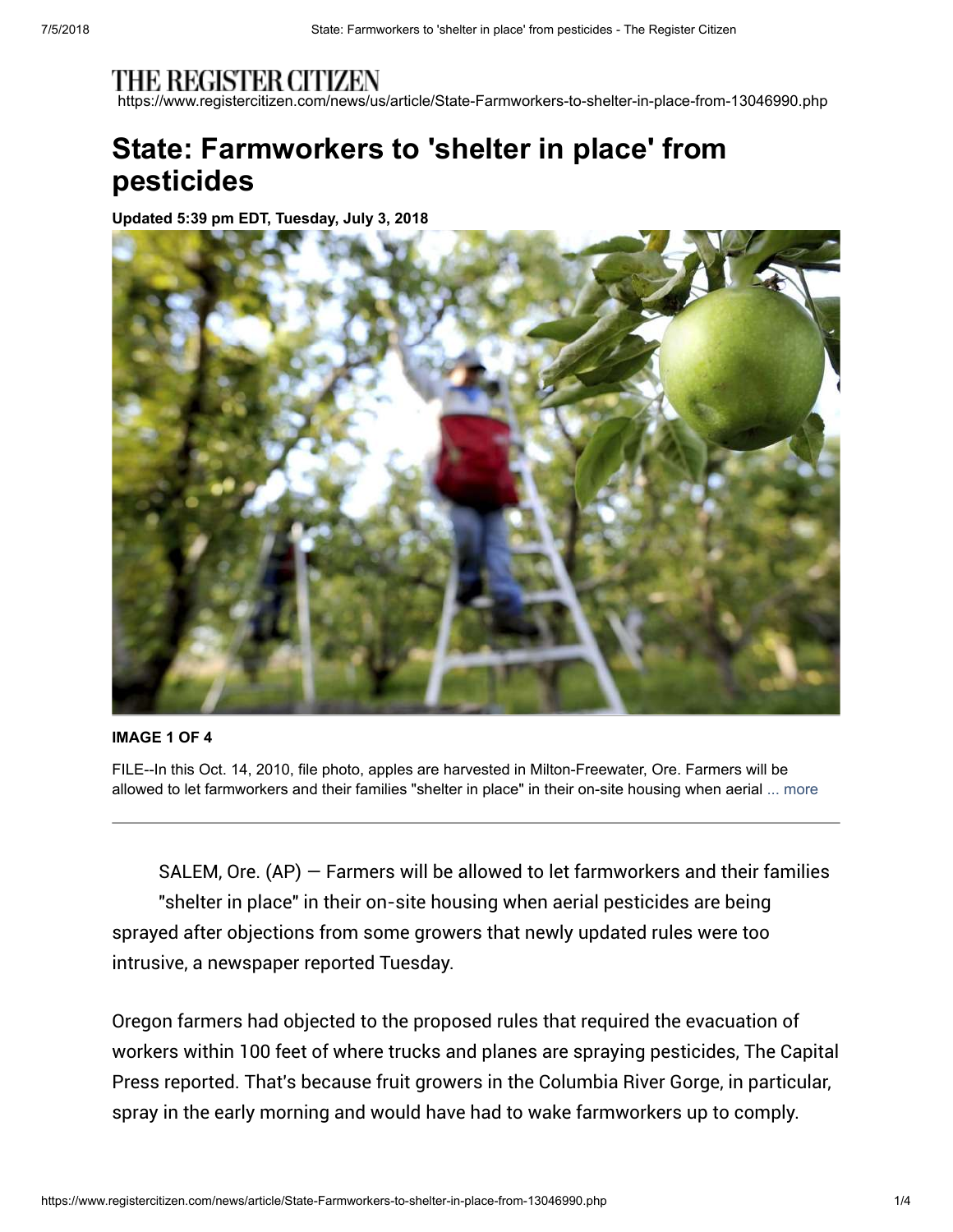Approximately two-thirds of Oregon's 314 registered labor camps are in Wasco and Hood River counties, home to most of the state's pear and cherry orchards.

The Oregon Occupational Health and Safety Administration now says alternatively, workers can remain in their housing during early-morning spraying as long as doors, windows and air intakes are closed and the pesticides don't require the use of a respirator on the label.

The rules were adopted Monday and take effect Jan. 1, 2019.

For chemicals that do require the use of a respirator, the rules require an evacuation zone of 150 feet  $-$  stricter than federal quidelines  $-$  and farmworkers can't shelter in place.

Pesticide drift  $-$  or the unintentional diffusion of pesticides beyond where they were intended — is already illegal in Oregon, though it does sometimes occur.

The Oregon Department of Agriculture investigated 172 complaints of chemical drift resulting in 38 violations in 2016, and 82 cases resulting in 10 violations in 2017.

The rules passed Monday were criticized by both growers, who found them too strict, and farmworker advocates, who found them too lax.

Mike Doke, executive director of the Columbia Gorge Fruit Growers Association, said the 150-foot evacuation requirement for pesticides that call for a respirator is arbitrary.

"We just have to come in and adhere to a whim because somebody thought it was a good idea," he said.

Growers do not heavily use chemicals that require a respirator, but that could change as the industry faces challenges from new emerging pests, such as the brown marmorated stink bug, Doke said.

Farmworker advocacy groups, however, said the new rules don't go far enough.

A state law passed in 2015 already requires that forest managers conducting aerial sprays cannot come within 60 feet of homes or schools and Lisa Arkin, executive